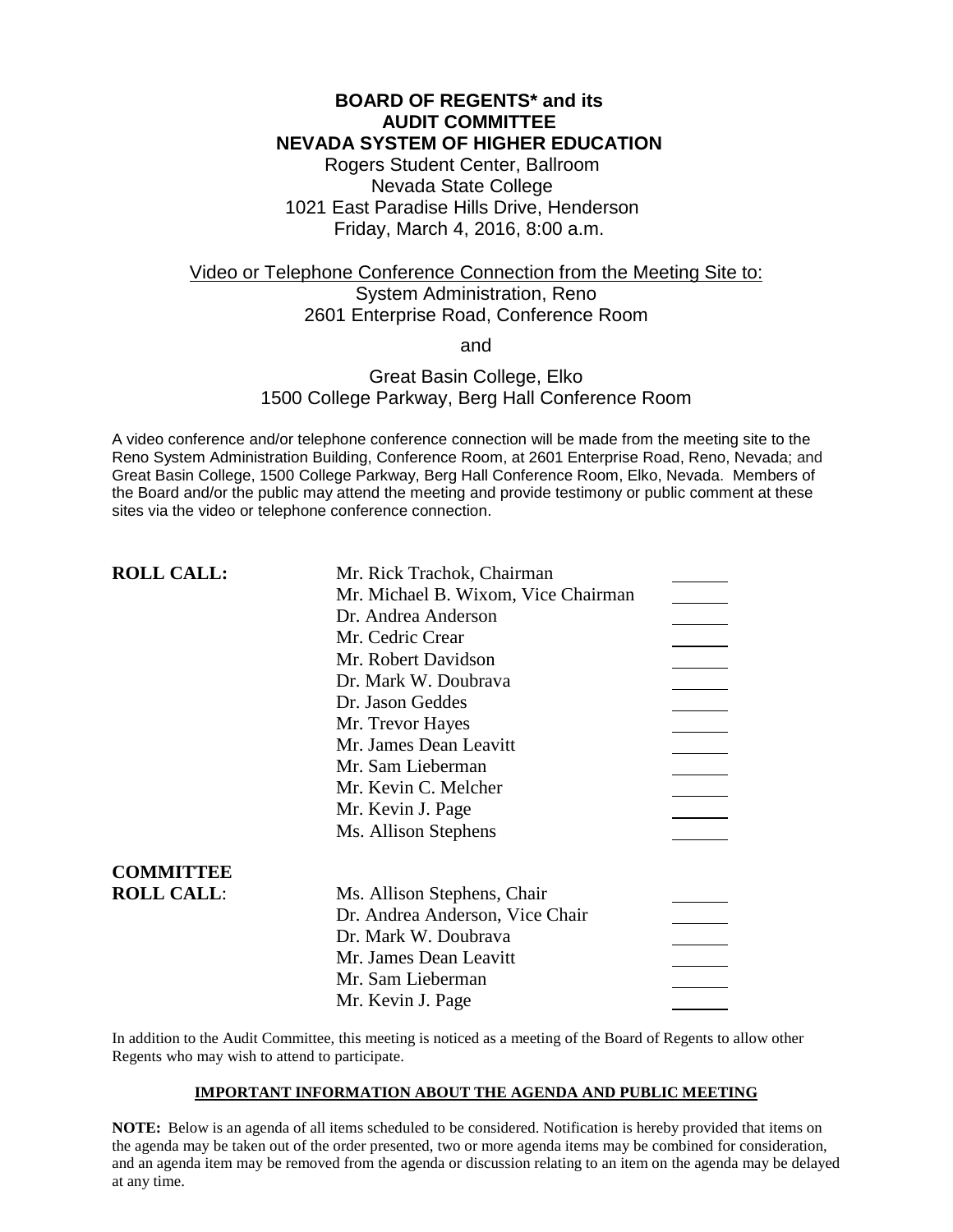### Audit Committee Agenda Page 2 and 2012 12:00 Audit Committee Agenda Page 2 03/04/16

In accordance with the Board of Regents' Bylaws, Title I, Article V, Section 20, items voted on may be the subject of a motion to reconsider at this meeting. A motion to reconsider an item may be made at any time before adjournment of this meeting. Similarly, if an item is tabled at any time during the meeting, it may, by proper motion and vote, be taken from the table and thereafter be the subject of consideration and action at any time before adjournment of this meeting.

\*The Board of Regents, at its regularly scheduled meetings, meets concurrently with its Committees (the Academic, Research and Student Affairs Committee; the Audit Committee; the Business, Finance and Facilities Committee; the Cultural Diversity and Title IX Compliance Committee; the Health Sciences System Committee; and the Investment Committee). The Board's Committee meetings take place in accordance with the agendas published for those Committees. Regents who are not members of the Committees may attend the Committee meetings and participate in the discussion of Committee agenda items. However, action items will only be voted on by the members of each Committee, unless a Regent is temporarily made a member of that Committee under Board of Regents' Bylaws, Title 1, Article VI, Section 6. The full Board of Regents will consider Committee action items in accordance with the Board of Regents' agenda published for the current or for a subsequent meeting.

In accordance with the Board of Regents' Bylaws, Title 1, Art. V, Section 13, a quorum may be gained by telephonic hookup.

Some agenda items are noted as having accompanying reference material. Reference material may be accessed on the electronic version of the agenda by clicking the reference link associated with a particular item. The agenda and associated reference material may also be accessed on the Internet by visiting the Board of Regents' website at:

<http://system.nevada.edu/Nshe/index.cfm/administration/board-of-regents/meeting-agendas/>

Many public libraries have publicly accessible computer terminals. Copies of the reference material and any additional support materials that are submitted to the Board of Regents' Office and then distributed to the members of the Board of Regents after the mailing of this agenda but before the meeting, will be made available as follows: 1. Copies of any such materials are available at the Board of Regents' Office at 2601 Enterprise Road, Reno, Nevada and the Board of Regents' Office at 4300 South Maryland Parkway, Las Vegas, Nevada. A copy may be requested by calling Angela R. Palmer at (775) 784-3465; 2. Copies of any such materials will also be available at the meeting site.

Reasonable efforts will be made to assist and accommodate physically disabled persons attending the meeting. Please call the Board office at (775) 784-4958 in advance so that arrangements may be made.

### **1. PUBLIC COMMENT INFORMATION ONLY**

Public comment will be taken during this agenda item. No action may be taken on a matter raised under this item until the matter is included on an agenda as an item on which action may be taken. Comments will be limited to three minutes per person. Persons making comment will be asked to begin by stating their name for the record and to spell their last name. The Committee Chair may elect to allow additional public comment on a specific agenda item when that agenda item is being considered.

In accordance with Attorney General Opinion No. 00-047, as restated in the Attorney General's Open Meeting Law Manual, the Committee Chair may prohibit comment if the content of that comment is a topic that is not relevant to, or within the authority of, the Board of Regents, or if the content is willfully disruptive of the meeting by being irrelevant, repetitious, slanderous, offensive, inflammatory, irrational or amounting to personal attacks or interfering with the rights of other speakers.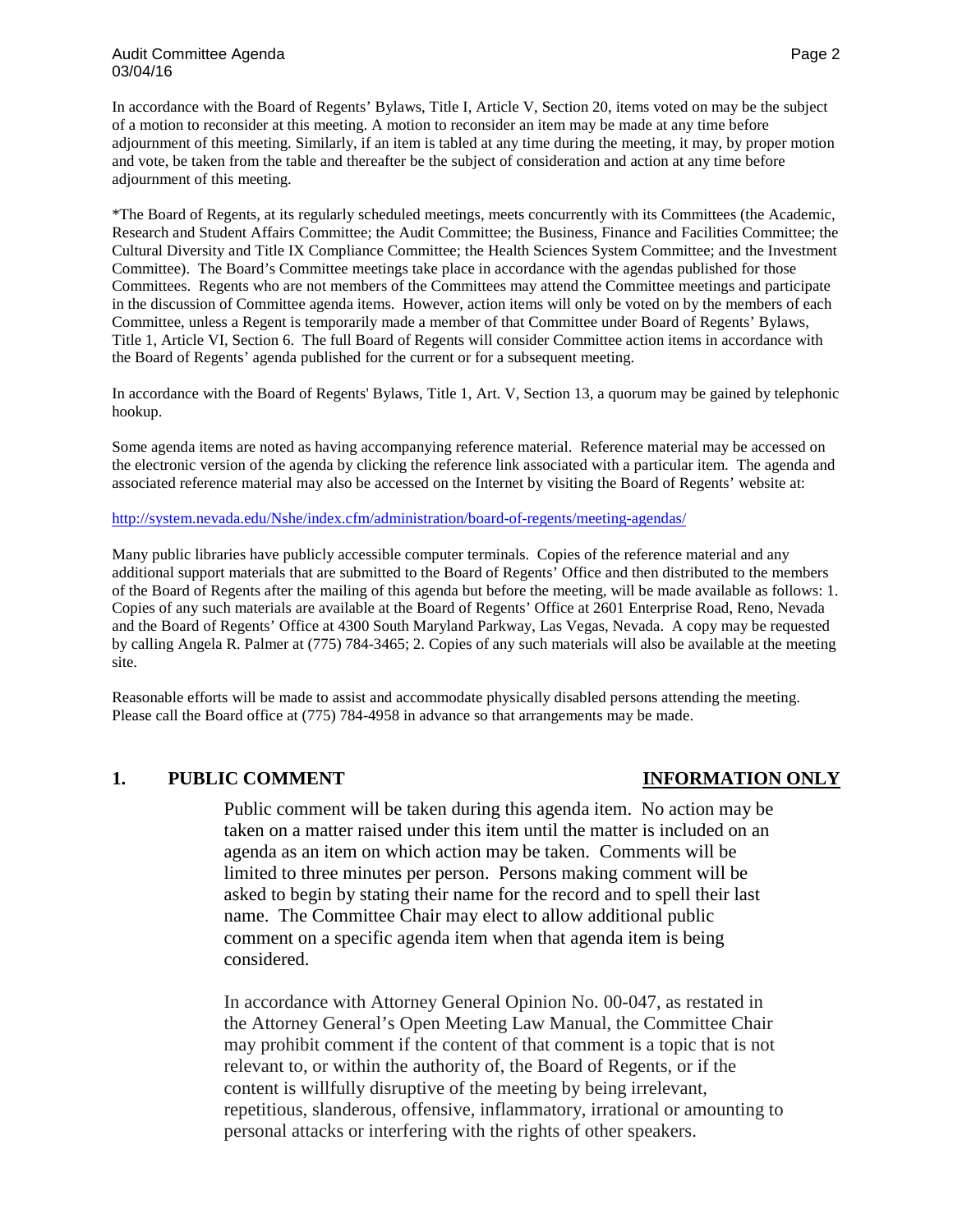### **2. CONSENT ITEMS FOR POSSIBLE ACTION**

Consent items will be considered together and acted on in one motion unless an item is removed to be considered separately by the Committee.

### **2a. MINUTES FOR POSSIBLE ACTION**

Request is made for approval of the December 3, 2015, meeting minutes. *[\(Ref. A-2a\)](http://system.nevada.edu/tasks/sites/Nshe/assets/File/BoardOfRegents/Agendas/2016/mar-mtgs/audit-refs/A-2a.pdf)*

### **2b. FOLLOW-UP: CASHIER'S OFFICE, UNR FOR POSSIBLE ACTION**

The Committee may approve acceptance of the follow-up response to the audit report of UNR Cashier's Office for the period July 1, 2013, through October 31, 2014. *[\(Ref. A-2b\)](http://system.nevada.edu/tasks/sites/Nshe/assets/File/BoardOfRegents/Agendas/2016/mar-mtgs/audit-refs/A-2b.pdf)*

# **2c. FOLLOW-UP: BOOKSTORE FOR POSSIBLE ACTION CONTRACT, WNC**

# The Committee may approve acceptance of the follow-up response to the audit report of WNC Bookstore Contract for the period July 1, 2013, through December 31, 2014. *[\(Ref. A-2c\)](http://system.nevada.edu/tasks/sites/Nshe/assets/File/BoardOfRegents/Agendas/2016/mar-mtgs/audit-refs/A-2c.pdf)*

### *ESTIMATED TIME: 5 mins.*

*(See reference document: [Audit Summary\)](http://system.nevada.edu/tasks/sites/Nshe/assets/File/BoardOfRegents/Agendas/2016/mar-mtgs/audit-refs/Audit%20Summary.pdf)*

### **3. CSUN PRESCHOOL, UNLV FOR POSSIBLE ACTION**

Chief Internal Auditor Joe Sunbury will present for approval the report and institutional response to the UNLV CSUN Preschool audit for the period July 1, 2013, through December 31, 2014. The Committee will discuss the audit findings and recommendations and may recommend specific action to the Board of Regents and/or the Chancellor to address the findings and recommendations. *[\(Ref. A-3\)](http://system.nevada.edu/tasks/sites/Nshe/assets/File/BoardOfRegents/Agendas/2016/mar-mtgs/audit-refs/A-3.pdf)*

*ESTIMATED TIME: 5 mins.*

### **4. CHILD & FAMILY RESEARCH CENTER, UNR FOR POSSIBLE ACTION**

Chief Internal Auditor Joe Sunbury will present for approval the report and institutional response to the UNR Child & Family Research Center audit for the period July 1, 2013, through May 31, 2015. The Committee will discuss the audit findings and recommendations and may recommend specific action to the Board of Regents and/or the Chancellor to address the findings and recommendations. *[\(Ref. A-4\)](http://system.nevada.edu/tasks/sites/Nshe/assets/File/BoardOfRegents/Agendas/2016/mar-mtgs/audit-refs/A-4.pdf)*

*ESTIMATED TIME: 5 mins.*

### **5. FACILITIES MAINTENANCE SERVICES, UNR FOR POSSIBLE ACTION**

Chief Internal Auditor Joe Sunbury will present for approval the report and institutional response to the UNR Facilities Maintenance Services audit for the period July 1, 2013, through February 28, 2015. The Committee will discuss the audit findings and recommendations and may recommend specific action to the Board of Regents and/or the Chancellor to address the findings and recommendations. *[\(Ref. A-5\)](http://system.nevada.edu/tasks/sites/Nshe/assets/File/BoardOfRegents/Agendas/2016/mar-mtgs/audit-refs/A-5.pdf)*

*ESTIMATED TIME: 5 mins.*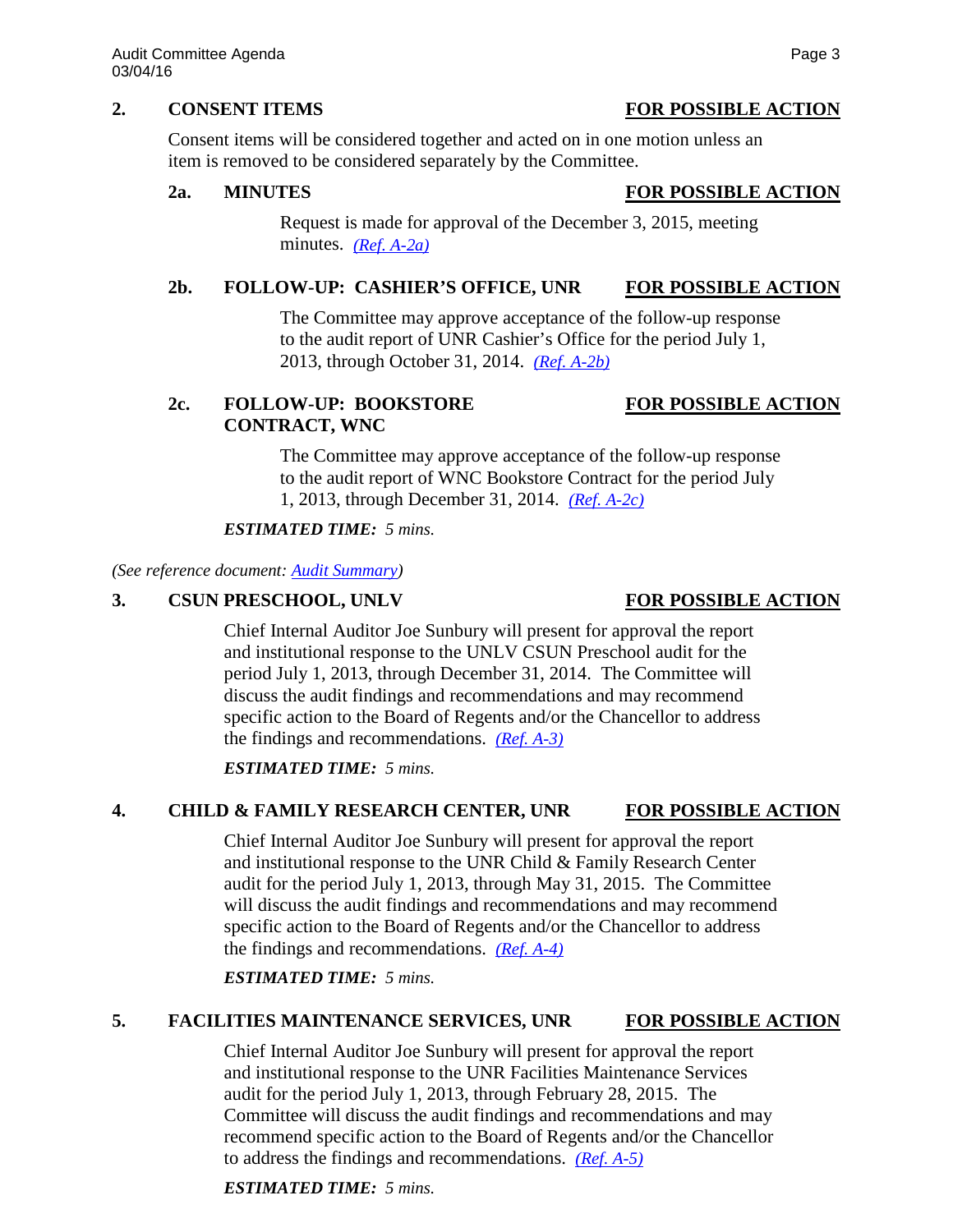### **6. FLEISCHMANN PLANETARIUM, UNR FOR POSSIBLE ACTION**

Chief Internal Auditor Joe Sunbury will present for approval the report and institutional response to the UNR Fleischmann Planetarium audit for the period July 1, 2014, through June 30, 2015. The Committee will discuss the audit findings and recommendations and may recommend specific action to the Board of Regents and/or the Chancellor to address the findings and recommendations. *[\(Ref. A-6\)](http://system.nevada.edu/tasks/sites/Nshe/assets/File/BoardOfRegents/Agendas/2016/mar-mtgs/audit-refs/A-6.pdf)*

*ESTIMATED TIME: 5 mins.*

## **7. AUDIT EXCEPTION REPORT FOR POSSIBLE ACTION**

Chief Internal Auditor Joe Sunbury will present for approval the Audit Exception Report for the six months ended December 31, 2015. The Audit Exception Report is a compilation and status of the audit findings of the Audit Committee for the six month period. *[\(Ref. A-7\)](http://system.nevada.edu/tasks/sites/Nshe/assets/File/BoardOfRegents/Agendas/2016/mar-mtgs/audit-refs/A-7.pdf)*

*ESTIMATED TIME: 5 mins.*

# **8. STUDENT FINANCIAL AID, CSN FOR POSSIBLE ACTION**

CSN staff will provide a full report on the CSN Student Financial Aid resolution from the 2011-2012 Award Year, including estimated amount to be repaid versus the actual amount and the sources of funding used. The Committee will discuss and may recommend specific action to the Board of Regents, Chancellor or President Richards with regard to the report. *[\(Ref. A-8\)](http://system.nevada.edu/tasks/sites/Nshe/assets/File/BoardOfRegents/Agendas/2016/mar-mtgs/audit-refs/A-8.pdf)*

*ESTIMATED TIME: 10 mins.*

# **9. INTERNAL AUDIT DEPARTMENT STAFFING INFORMATION ONLY AND WORK PLAN UPDATES, NSHE**

Chair Allison Stephens will provide remarks and update Committee members regarding initiatives to align the Internal Audit Department staffing and work plan closely with System risks, including those identified in the FY 2015 Single Audit relating to Financial Aid.

*ESTIMATED TIME: 10 mins.*

# **10. INTERNAL AUDIT DEPARTMENTAL UPDATES INFORMATION ONLY AND EMERGING RISKS, NSHE**

Chief Internal Auditor Joe Sunbury will provide general remarks regarding departmental initiatives and alignment related to on-going risk assessments.

*ESTIMATED TIME: 10 mins.*

Items for consideration at future meetings may be suggested. Any discussion of an item under "New Business" is limited to description and clarification of the subject matter of the item, which may include the reasons for the request.

*ESTIMATED TIME: 5 mins.*

### **11. NEW BUSINESS INFORMATION ONLY**